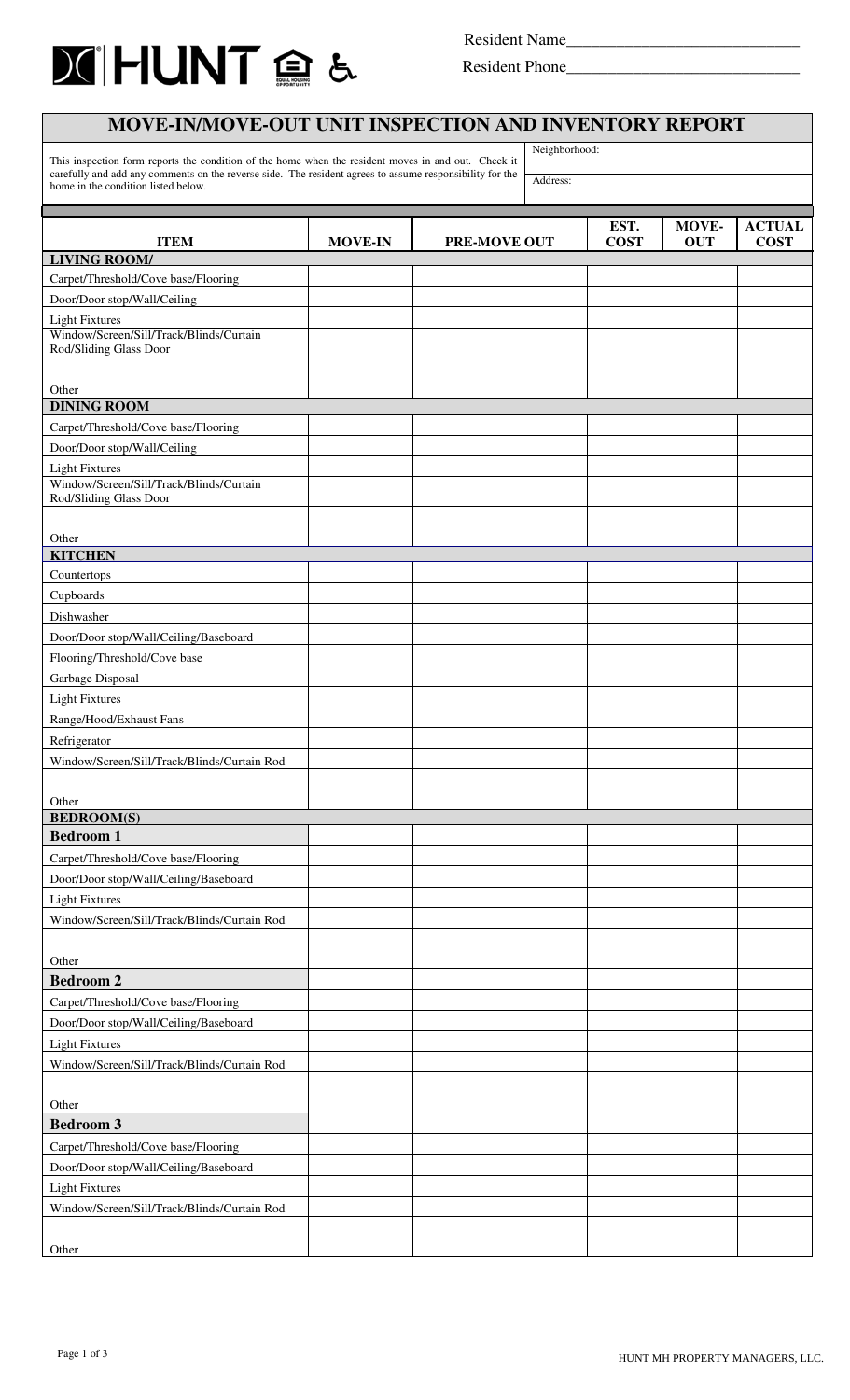

Resident Name\_\_\_\_\_\_\_\_\_\_\_\_\_\_\_\_\_\_\_\_\_\_\_\_\_\_\_\_

Resident Phone\_\_\_\_\_\_\_\_\_\_\_\_\_\_\_\_\_\_\_\_\_\_\_\_\_\_\_\_

| <b>ITEM</b>                                 | <b>MOVE-IN</b> | <b>PRE-MOVE OUT</b> | EST.<br><b>COST</b> | MOVE-<br><b>OUT</b> | <b>ACTUAL</b><br><b>COST</b> |
|---------------------------------------------|----------------|---------------------|---------------------|---------------------|------------------------------|
| Bedroom 4/5                                 |                |                     |                     |                     |                              |
| Carpet/Threshold/Cove base/Flooring         |                |                     |                     |                     |                              |
| Door/Door stop/Wall/Ceiling/Baseboard       |                |                     |                     |                     |                              |
| <b>Light Fixtures</b>                       |                |                     |                     |                     |                              |
| Window/Screen/Sill/Track/Blinds/Curtain Rod |                |                     |                     |                     |                              |
|                                             |                |                     |                     |                     |                              |
| Other                                       |                |                     |                     |                     |                              |
| <b>Hallway/Entry Way</b>                    |                |                     |                     |                     |                              |
| Carpet/Threshold/Cove base/Flooring         |                |                     |                     |                     |                              |
| Door/Door stop/Wall/Ceiling/Baseboard       |                |                     |                     |                     |                              |
| <b>Light Fixtures</b>                       |                |                     |                     |                     |                              |
| Window/Screen/Sill/Track/Blinds/Curtain Rod |                |                     |                     |                     |                              |
|                                             |                |                     |                     |                     |                              |
| Other                                       |                |                     |                     |                     |                              |
| <b>BATHROOM(S)</b>                          |                |                     |                     |                     |                              |
| <b>Bathroom 1</b>                           |                |                     |                     |                     |                              |
| Cabinet                                     |                |                     |                     |                     |                              |
| Door/Bi-fold/Door stop/Ceiling/Walls        |                |                     |                     |                     |                              |
| Fixtures/Towel Bar                          |                |                     |                     |                     |                              |
| Floor/Threshold/Cove base/Grout             |                |                     |                     |                     |                              |
| Heat Lamp/Exhaust Lamp                      |                |                     |                     |                     |                              |
| <b>Light Fixtures</b>                       |                |                     |                     |                     |                              |
| Sink                                        |                |                     |                     |                     |                              |
| Toilet/Seat/Tank/Toilet Tissue Holder       |                |                     |                     |                     |                              |
| Tub /Shower/Showerhead/Curtain Rod          |                |                     |                     |                     |                              |
| Vanity/Medicine Chest/Mirror/Shelves        |                |                     |                     |                     |                              |
| Window/Sill/Track/Screen/Blinds             |                |                     |                     |                     |                              |
|                                             |                |                     |                     |                     |                              |
| Other                                       |                |                     |                     |                     |                              |
| <b>Bathroom 2</b>                           |                |                     |                     |                     |                              |
| Cabinet                                     |                |                     |                     |                     |                              |
| Door/Bi-fold/Door stop/Ceiling/Walls        |                |                     |                     |                     |                              |
| Fixtures/Towel Bar                          |                |                     |                     |                     |                              |
| Floor/Threshold/Cove base/Grout             |                |                     |                     |                     |                              |
| Heat Lamp/Exhaust Lamp                      |                |                     |                     |                     |                              |
| <b>Light Fixtures</b>                       |                |                     |                     |                     |                              |
| Sink                                        |                |                     |                     |                     |                              |
| Toilet/Seat/Tank/Toilet Tissue Holder       |                |                     |                     |                     |                              |
| Tub /Shower/Showerhead/Curtain Rod          |                |                     |                     |                     |                              |
| Vanity/Medicine Chest/Mirror/Shelves        |                |                     |                     |                     |                              |
| Window/Sill/Track/Screen/Blinds             |                |                     |                     |                     |                              |
|                                             |                |                     |                     |                     |                              |
| Other                                       |                |                     |                     |                     |                              |
| <b>Bathroom 3</b>                           |                |                     |                     |                     |                              |
| Cabinet                                     |                |                     |                     |                     |                              |
| Door/Bi-fold/Door stop/Ceiling/Walls        |                |                     |                     |                     |                              |
| Fixtures/Towel Bar                          |                |                     |                     |                     |                              |
| Floor/Threshold/Cove base/Grout             |                |                     |                     |                     |                              |
| Heat Lamp/Exhaust Lamp                      |                |                     |                     |                     |                              |
| <b>Light Fixtures</b>                       |                |                     |                     |                     |                              |
| Sink                                        |                |                     |                     |                     |                              |
| Toilet/Seat/Tank/Toilet Tissue Holder       |                |                     |                     |                     |                              |
| Tub /Shower/Showerhead/Curtain Rod          |                |                     |                     |                     |                              |
| Vanity/Medicine Chest/Mirror/Shelves        |                |                     |                     |                     |                              |
| Window/Sill/Track/Screen/Blinds             |                |                     |                     |                     |                              |
|                                             |                |                     |                     |                     |                              |
| Other                                       |                |                     |                     |                     |                              |